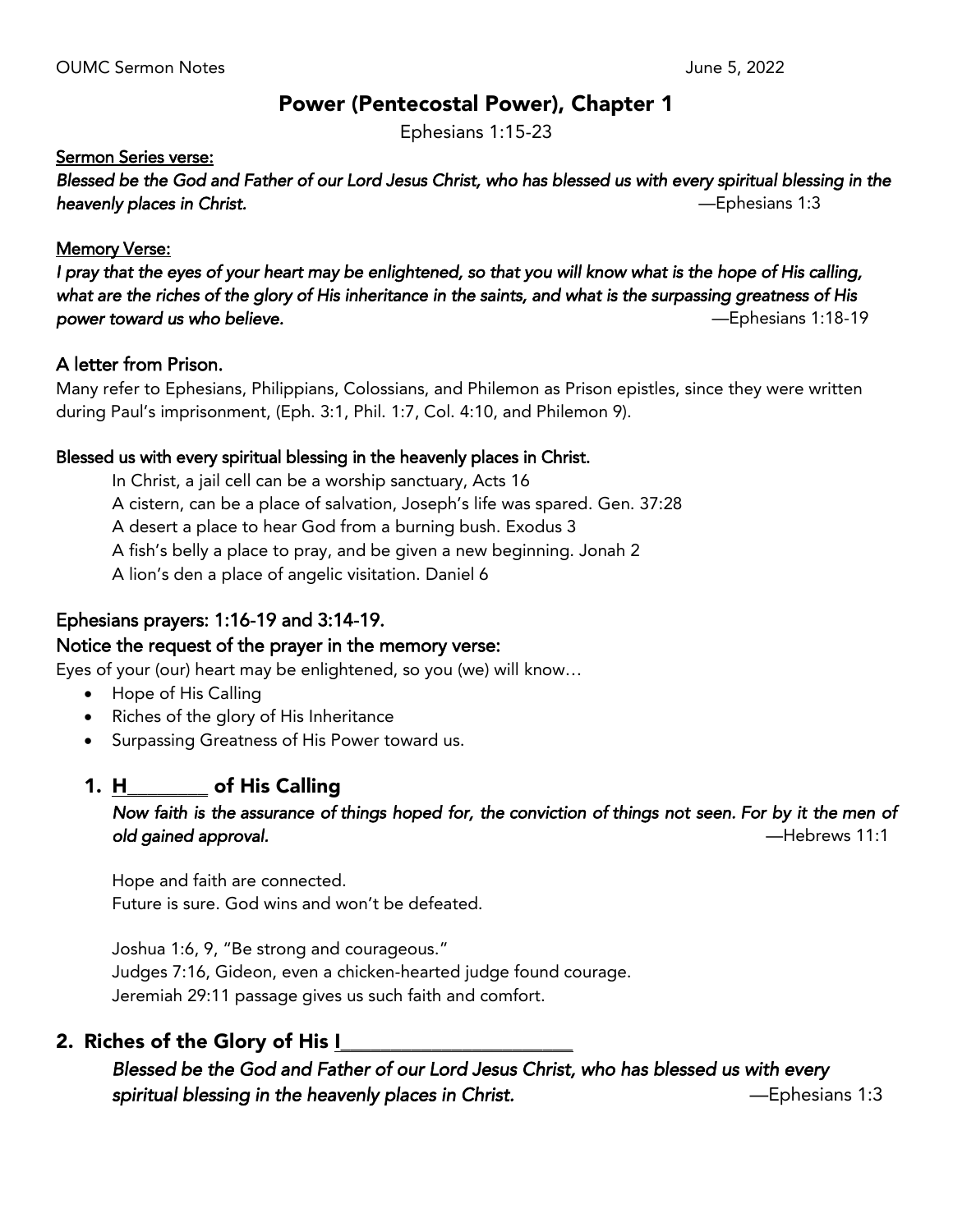Matthew 28:18, All authority given to Christ. Ephesians 1:3, Blessed us with all spiritual blessings in Christ. Romans 8:17, If children, heirs also, heirs of God and fellow heirs with Christ. Ephesians 1:20, seated at God's right hand.

## Use your little, Sunday school, child-like imagination.

- Where is God the Father, the Son, the Holy Spirit?
- Where are you?

Except you become like a little child, cannot see the Kingdom of Heaven.

3. Surpassing Greatness of His P\_\_\_\_\_\_\_\_\_ toward us. *What is the surpassing greatness of His power toward us who believe. — Ephesians 1:19* 

Multiple words for strength, power, authority. Ephesians 1:21 Ephesians 6:12

Power of Ephesians 1:19, *dunamis*: (miraculous) power, might, strength God's ability, God given ability.

Acts 1:8, but you will receive power when the Holy Spirit has come upon you. Philippians 4:13, I can do all things through Christ.

## Application: Psalm 139:7-12, *"Where can I go from Your Spirit? Or where can I flee from Your presence? If I ascend to heaven, You are there; If I make my bed in Sheol, behold, You are there.*

You sought strength, and God gave you difficulties to make you strong. You asked for wisdom; God gave you problems to solve. You needed courage but received dangers to overcome. You prayed for love, and God brought troubled people into your life to care for. Even in difficulties, God is there answering your prayers.

It doesn't matter where you are, what your circumstances are: God is there.

In your persecution, God is there.

In your big decisions, Christ is there.

In your daily drudgery, the Holy Spirit is with you.

In your health, mental health, sickness, addictions, struggles, God's power is there.

2 Timothy 1:12, Romans 8:37-39

Let us join together praying Ephesians 1:16-19 for ourselves and those around us. Pray with me. 7 weeks of uninterrupted prayer, testimonies July 17.

*"[I] do not cease giving thanks for \_\_\_\_\_\_\_\_, while making mention of \_\_\_\_\_\_ in my prayers; that the God of our Lord Jesus Christ, the Father of glory, may give to \_\_\_\_\_\_\_\_a spirit of wisdom and of revelation in the knowledge of Him. I pray that the eyes of \_\_\_\_\_\_'s heart may be enlightened, so that \_\_\_\_\_\_\_ will know what is the hope of His calling, what are the riches of the glory of His inheritance in the saints, and what is the surpassing greatness of His power toward \_\_\_\_\_\_\_ who believe"* (Ephesians 1:16-19).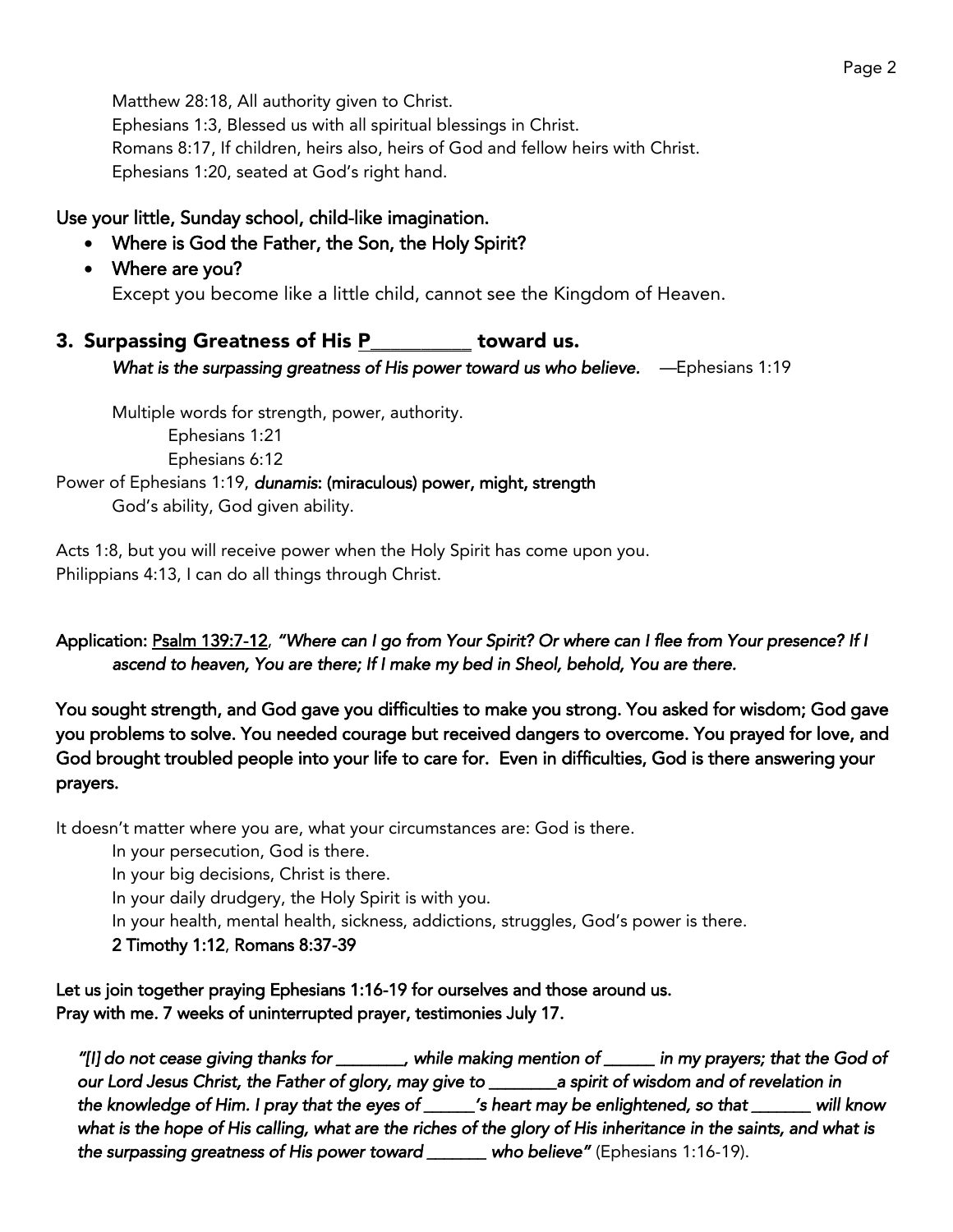#### WELCOME!

Please fill out the information below and mark appropriate boxes. Place the completed card in the offering plate or as directed.

Name \_\_\_\_\_\_\_\_\_\_\_\_\_\_\_\_\_\_\_\_\_\_\_\_\_\_

Address \_\_\_\_\_\_\_\_\_\_\_\_\_\_\_\_\_\_\_\_\_\_\_\_

| Phone |  |  |  |
|-------|--|--|--|
|       |  |  |  |

Email

#### I ATTENDED WORSHIP TODAY AS A:

\_\_\_\_\_\_\_\_\_\_\_\_\_\_\_\_\_\_\_\_\_\_\_\_\_\_\_\_\_\_\_\_

- ⃞ 1st time visitor
- ⃞ Visitor
- **2** Friend/Regular Attender
- ⃞ Member

## SERVICE ATTENDED:

- ⃞ Sunday—8:30 AM
- ⃞ Sunday—11:00 AM

## MY DECISION:

⃞ I'm committing my life to Je-

sus

⃞ I recommitted my life to Je-

- sus
	- ⃞ I desire to be baptized
	- **sqrt** I desire to become a member

#### I WOULD LIKE INFORMATION:

- ⃞ on Small Group/Bible Studies
- ⃞ on Children's Ministries
- ⃞ on Youth Ministries
- ⃞ on Music Ministries

I WOULD LIKE:

## CALENDAR FOR THE WEEK

# **SUNDAY, JUNE 5, 2022**<br>8:30 am WORSHIF

8:30 am WORSHIP SERVICE (Sanctuary)<br>11:00 am WORSHIP SERVICE (OMC) WORSHIP SERVICE (OMC) 2-8 pm Private party (OMC)<br>3-6 pm Spanish Church (San 3-6 pm Spanish Church (Sanctuary)<br>7:30 pm "Sharing With You" on Cha "Sharing With You" on Channel 9

#### MONDAY, JUNE 6,2022

6:30 pm Trustee Meeting (YR)

## TUESDAY, JUNE 7, 2022

9:30 am Staff Meeting (Panera)<br>6:30 pm Church-Wide Evening o Church-Wide Evening of Prayer 6:30 pm Wheelchair Group (OMC)

## WEDNESDAY, JUNE 8, 2022

6:00 pm EMERGE Youth (YR)

#### FRIDAY, JUNE 10, 2022—OFFICE CLOSED

9 pm-12 am Spanish Church (Fellowship Hall)

#### <u>SATURDAY, JUNE 11, 2022</u>

9 am Soup Make & Take (Kitchen)

## PLEASE PRAY FOR & SEND AN ENCOURAGING NOTE TO:

## Shut-In of the Month:

LaWanda Felton, Forest Hills Personal Care Home, 313 Humbert Road, Sidman, PA 15955

## RECORD OF FAITHFULNESS: APRIL 24, 2022

8:30: 143 11:00: 141 TOTAL: 284 General Fund Update: \$7,826.76

PRAISE GOD FOR HIS CONTINUED FAITHFULNESS!

# Sunday, June 5, 2022 8:30 AM 11:00 AM



1504 Bedford Street Johnstown, PA 15902

Phone: 814-269-3678 FAX: 814-266-3103 Prayer Line: 814-266-4878

> E-mail: oumc@atlanticbb.net Web Site: www.oaklandonline.org

## Pastor Randy Bain, Senior Pastor Pastor Jeremy Barkley, Associate Pastor



*Making passionate and compassionate followers of Jesus Christ*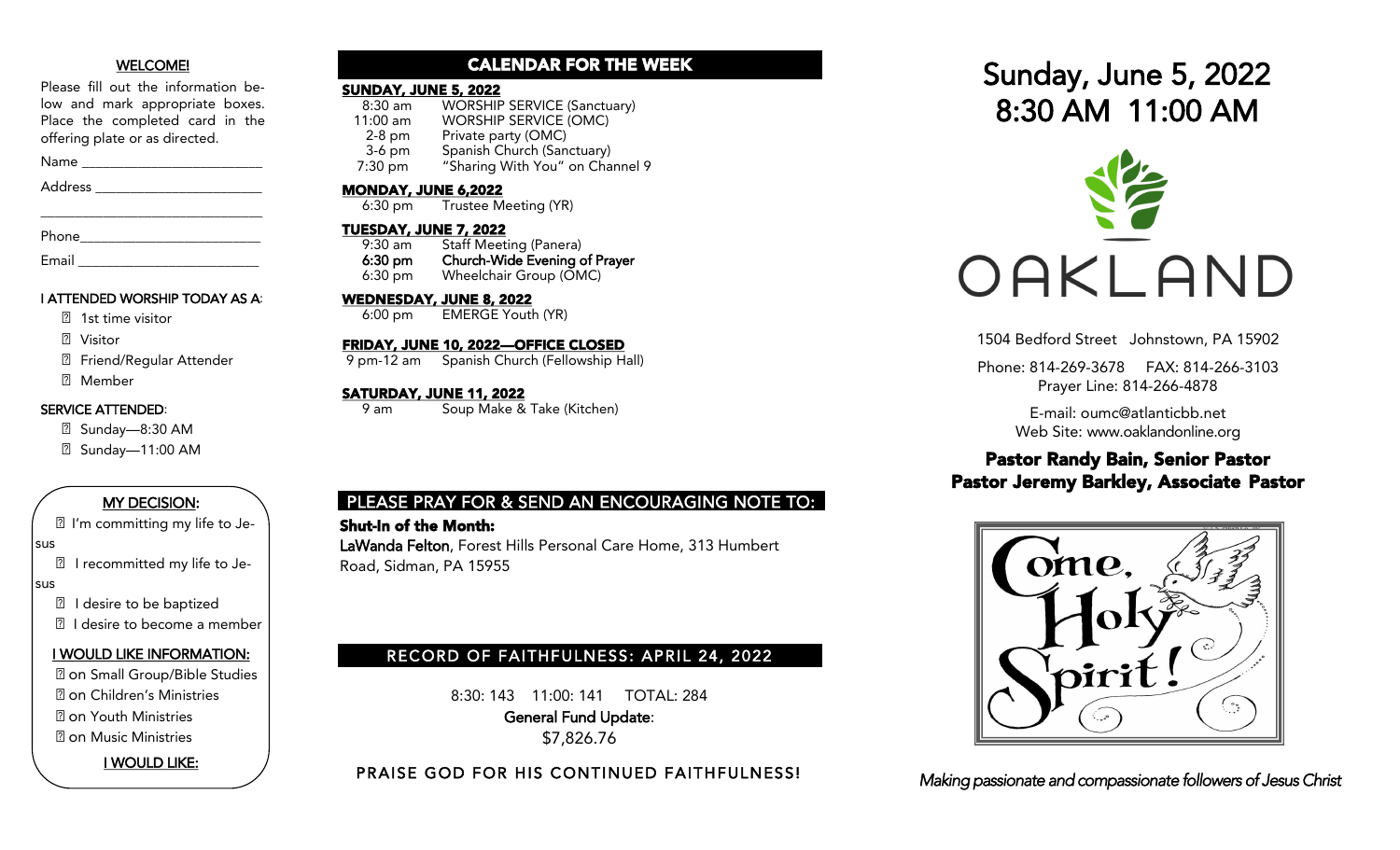## Today's Message

This morning we start a new sermon series, *Ephesians: A Letter from Prison.* Pastor Randy's sermon this Pentecost Sunday is titled, *Power*.

## Emerge youth information

- ♦ If your are at the 8:30 service this morning… All students entering 7th grade and beyond should join us for A Family Affair Sunday School at 10:15am in the Youth Room.
- Summer Kick Off: Wednesday June 8th at 6pm. Bring a dry change of clothes.

## Church-Wide evening of prayer

The Lord is our strength and our redeemer, oh how we need to seek Him, especially in this time. Join our church family for a time of corporate prayer this Tuesday, June 7, at 6:30 pm in the Sanctuary. ALL ARE WELCOME!

## Collecting for New Day summer camp

As in past years, the Missions Team will be collecting items for New Day's summer camp program. The items include: individually packaged muffins, snack cakes, and chips; granola bars, pop tarts, fruit snacks, and small bottles of water. The last day for collection will be June 26. Thank you for your continued generosity.

## Vacation Bible School—June 20-24

This summer, spark imagination and kick creativity into high gear at Spark Studios! This summer, kids will learn that God's creativity didn't stop in Genesis. The Master Artist is working to redeem, reclaim, and transform us. Kids will have fun while learning that we are His workmanship ([Eph. 2:10\)](https://www.biblegateway.com/passage/?search=Ephesians%202%3A10&version=NLT) and a masterpiece in process.

*VBS will be held at Roxbury Park and Luray Park* Register today at www.oaklandonline.org/events

## **ANNOUNCEMENTS ANNOUNCEMENTS**

## Summer Church-Wide Small Group

Join us starting on Monday, June 13th at 6:30pm here at the church for a 7-week church wide small group, *Find Your People* (Building Deep Community in a Lonely World) by Jennie Allen. Each week we'll watch a video teaching, have discussion on what we learned from the study guide that we've read throughout the week, and split up into

groups to have meaningful conversations about life and friendship. Sign-up by June 5th to receive your book at our first group meeting. You can sign up at any Ministry Table or by scanning the QR Code. See Chelsey Novak, Teach Captain, with any questions.



## TO OUR GUESTS

FIRST TIME VISITORS: We invite you to stop at our *VISITOR CENTER* (in the lobby) to choose a gift from the Welcome Table.

LOST & FOUND BOX is in the lower Ferg Street Lobby if you misplaced an item.

**NURSERY** 8:30: children 3 & under AVAILABLE 11:00: children 2 & under AVAILABLE Room 104 during all our Services 8:30 KIDS CHURCH AVAILABLE following the Children's Sermon in the Large Group Room for CHILDREN AGE 3–GRADE 4

 11:00 KIDS CHURCH AVAILABLE following the Children's Sermon for Age 3—K in Room 108 1st—4<sup>th</sup> Grade in New Large Group Rm

PLEASE PICK UP YOUR CHILDREN FOLLOWING THE SERVICE

#### OaklandKids Sunday School 10:00-10:45

PreK-K in Room 105 1st-2nd Grade in Room 107 3rd-4th Grade in Room 111 5th-6th Grade Crossroads: Crossroads Rm

Prayer requests will be prayed for by church staff & placed on the Prayer Chain.

 $\overline{\phantom{a}}$  , where  $\overline{\phantom{a}}$  , where  $\overline{\phantom{a}}$  , where  $\overline{\phantom{a}}$  , where  $\overline{\phantom{a}}$ \_\_\_\_\_\_\_\_\_\_\_\_\_\_\_\_\_\_\_\_\_\_\_\_\_\_\_\_\_ \_\_\_\_\_\_\_\_\_\_\_\_\_\_\_\_\_\_\_\_\_\_\_\_\_\_\_\_\_  $\overline{\phantom{a}}$  , where  $\overline{\phantom{a}}$  , where  $\overline{\phantom{a}}$  , where  $\overline{\phantom{a}}$  , where  $\overline{\phantom{a}}$  $\_$  $\overline{\phantom{a}}$  , where  $\overline{\phantom{a}}$  , where  $\overline{\phantom{a}}$  , where  $\overline{\phantom{a}}$  , where  $\overline{\phantom{a}}$ \_\_\_\_\_\_\_\_\_\_\_\_\_\_\_\_\_\_\_\_\_\_\_\_\_\_\_\_\_ \_\_\_\_\_\_\_\_\_\_\_\_\_\_\_\_\_\_\_\_\_\_\_\_\_\_\_\_\_

To place a prayer request on the Prayer Line, please call the church office at 269-3678 or email oumc@atlanticbb.net

## Golf outing/fundraiser for Camp Allegheny...

Saturday, June 11th at the Somerset Country Club. Registration & lunch from 12-1:30 pm. There will be prizes and sponsorship opportunities. Information flyers are available on the Ministry Tables.

## Learn Biblical Hebrew

The Johnstown District School of Biblical Language is pleased to offer basic instruction in Biblical Hebrew to pastors, church members, and neighbors during the coming academic year, September 2022 to May 2023. Classes will be held here at Oakland Church on Tuesday mornings at 10 am, beginning September 13, 2022. Instructor will be Dr. David Stains, who has taught this course a number of times. *The cost is normally \$300, but because we are the host church, Dr. Stains is offering this course free of charge to the Oakland Church Family*. and pastors should be eligible for scholarship fro the Conference's Continuing Ed program. To register and/or questions please contact Rev. David Stains at 814.792.8394.